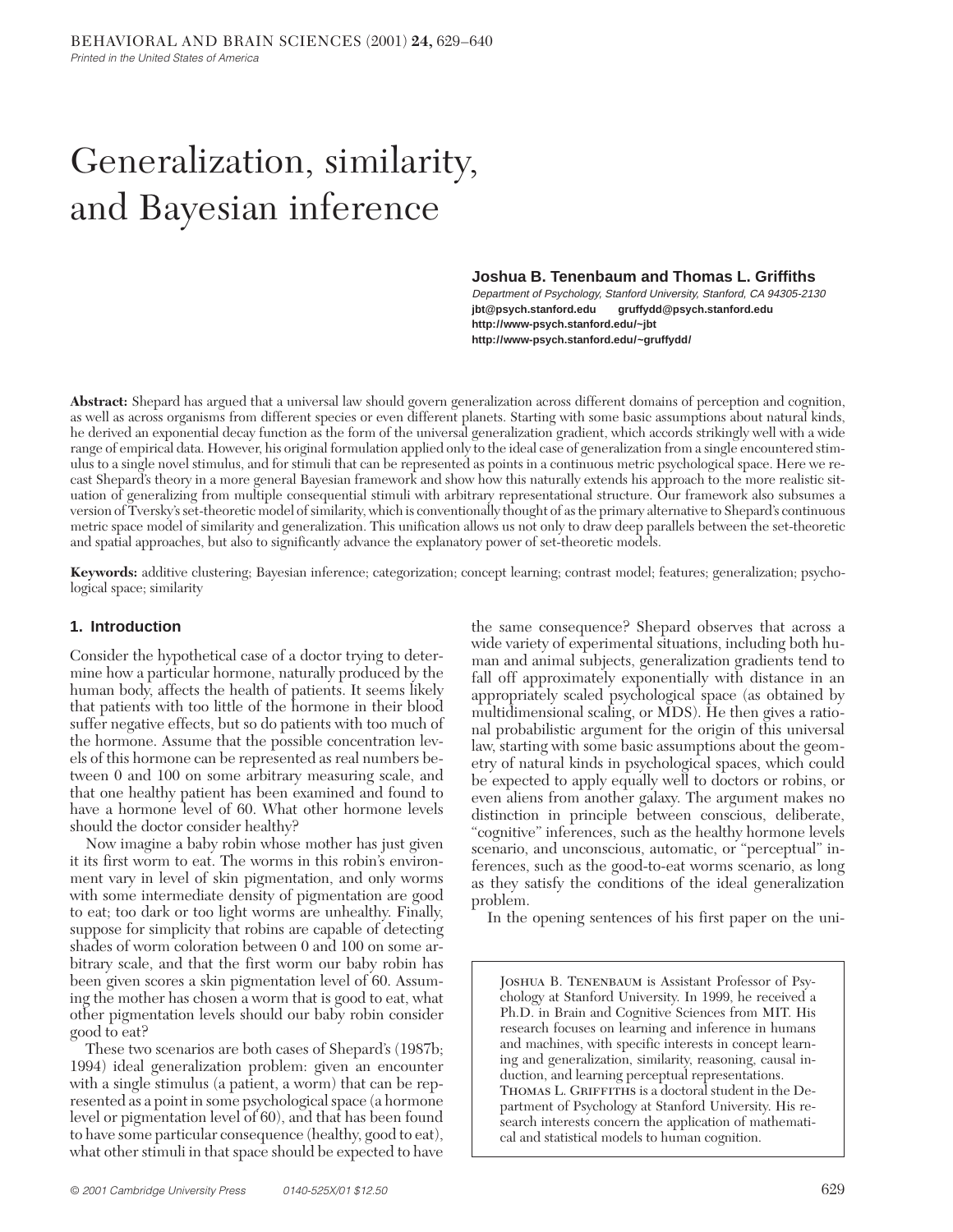versal law of generalization, Shepard (1987b) invokes Newton's universal law of gravitation as the standard to which he aspires in theoretical scope and significance. The analogy holds more strongly than might have been anticipated. Newton's law of gravitation was expressed in terms of the attraction between two point masses: every object in the universe attracts every other object with a force directed along the line connecting their centers of mass, proportional to the product of their masses and inversely proportional to the square of their separation. However, most of the interesting gravitational problems encountered in the universe do not involve two point masses. In order to model real-world gravitational phenomena, physicists following Newton have developed a rich theory of classical mechanics that extends his law of gravitation to address the interactions of multiple, arbitrarily extended bodies.

Likewise, Shepard formulated his universal law with respect to generalization from a single encountered stimulus to a single novel stimulus, and he assumed that stimuli could be represented as points in a continuous metric psychological space. However, many of the interesting problems of generalization in psychological science do not fit this mold. They involve inferences from multiple examples, or stimuli that are not easily represented in strictly spatial terms. For example, what if our doctor observes the hormone levels of not one but three healthy patients: 60, 30, and 50. How should that change the generalization gradient? Or what if the same numbers had been observed in a different context, as examples of a certain mathematical concept presented by a teacher to a student? Certain features of the numbers that were not salient in the hormone context, such as being even or being multiples of ten, now become very important in a mathematical context. Consequently, a simple onedimensional metric space representation may no longer be appropriate: 80 may be more likely than 47 to be an instance of the mathematical concept exemplified by 60, 30, and 50, while given the same examples in the hormone context, 47 may be more likely than 80 to be a healthy level. Just as physicists now see Newton's original two-point-mass formulation as a special case of the more general classical theory of gravitation, so would we like a more general theory of generalization, which reduces to Shepard's original two-points-inpsychological-space formulation in the appropriate special cases, but which extends his approach to handle generalization from multiple, arbitrarily structured examples.

In this article we outline the foundations of such a theory, working with the tools of Bayesian inference and in the spirit of rational analysis (Anderson 1990; Chater & Oaksford 1998; 1999; Marr 1982). Much of our proposal for extending Shepard's theory to the cases of multiple examples and arbitrary stimulus structures has already been introduced in other papers (Griffiths & Tenenbaum 2000; Tenenbaum 1997; 1999a; 1999b; Tenenbaum & Xu 2000). Our goal here is to make explicit the link to Shepard's work and to use our framework to make connections between his work and other models of learning (Feldman 1997; Gluck & Shanks 1994; Haussler et al. 1994; Kruschke 1992; Mitchell 1997), generalization (Heit 1998; Nosofsky 1986), and similarity (Chater & Hahn 1997; Medin et al. 1993; Tversky 1997). In particular, we will have a lot to say about how our generalization of Shepard's theory relates to Tversky's (1977) well-known set-theoretic models of similarity. Tversky's set-theoretic approach and Shepard's metric space approach are often considered the two classic – and classically opposed – theories of similarity and generalization. By demonstrating close parallels between Tversky's approach and our Bayesian generalization of Shepard's approach, we hope to go some way towards unifying these two theoretical approaches and advancing the explanatory power of each.

The plan of our article is as follows. In section 2, we recast Shepard's analysis of generalization in a more general Bayesian framework, preserving the basic principles of his approach in a form that allows us to apply the theory to situations with multiple examples and arbitrary (nonspatially represented) stimulus structures. Sections 3 and 4 describe those extensions, and section 5 concludes by discussing some implications of our theory for the internalization of perceptual-cognitive universals.

#### **2. A Bayesian framework for generalization**

Shepard (1987b) formulates the problem of generalization as follows. We are given one example, *x,* of some consequence *C*, such as a "healthy person" or a "good-to-eat worm." We assume that *x* can be represented as a point in a continuous metric psychological space, such as the onedimensional space of hormone levels between 0 and 100, and that *C* corresponds to some region – the *consequential region* – of that space. Our task is then to infer the probability that some newly encountered object  $y$  will also be an instance of *C,* that is, that *y* will fall in the consequential region for *C.* Formalizing this induction problem in probabilistic terms, we are asking for  $p(y \in C | x)$ , the conditional probability that *y* falls under *C* given the observation of the example *x.*

The theory of generalization that Shepard develops and that we will extend here can best be understood by considering how it addresses three crucial questions of learning (after Chomsky 1986):

1. What constitutes the learner's knowledge about the consequential region?

2. How does the learner use that knowledge to decide how to generalize?

3. How can the learner acquire that knowledge from the example encountered?

Our commitment to work within the paradigm of Bayesian probabilistic inference leads directly to rational answers for each of these questions. The rest of this section presents these answers and illustrates them concretely using the hormone or pigmentation levels tasks introduced above. Our main advance over Shepard's original analysis comes in introducing the *size principle* (Tenenbaum 1997; 1999a; 1999b) for scoring hypotheses about the true consequential region based on their size, or specificity. Although it makes little difference for the simplest case of generalization studied by Shepard, the size principle will provide the major explanatory force when we turn to the more realistic cases of generalizing from multiple examples (sect. 3) with arbitrary structure (sect. 4).

## **2.1. What constitutes the learner's knowledge about the consequential region?**

The learner's knowledge about the consequential region is represented as a probability distribution  $p(h|x)$  over an a priori-specified *hypothesis space* H of possible consequen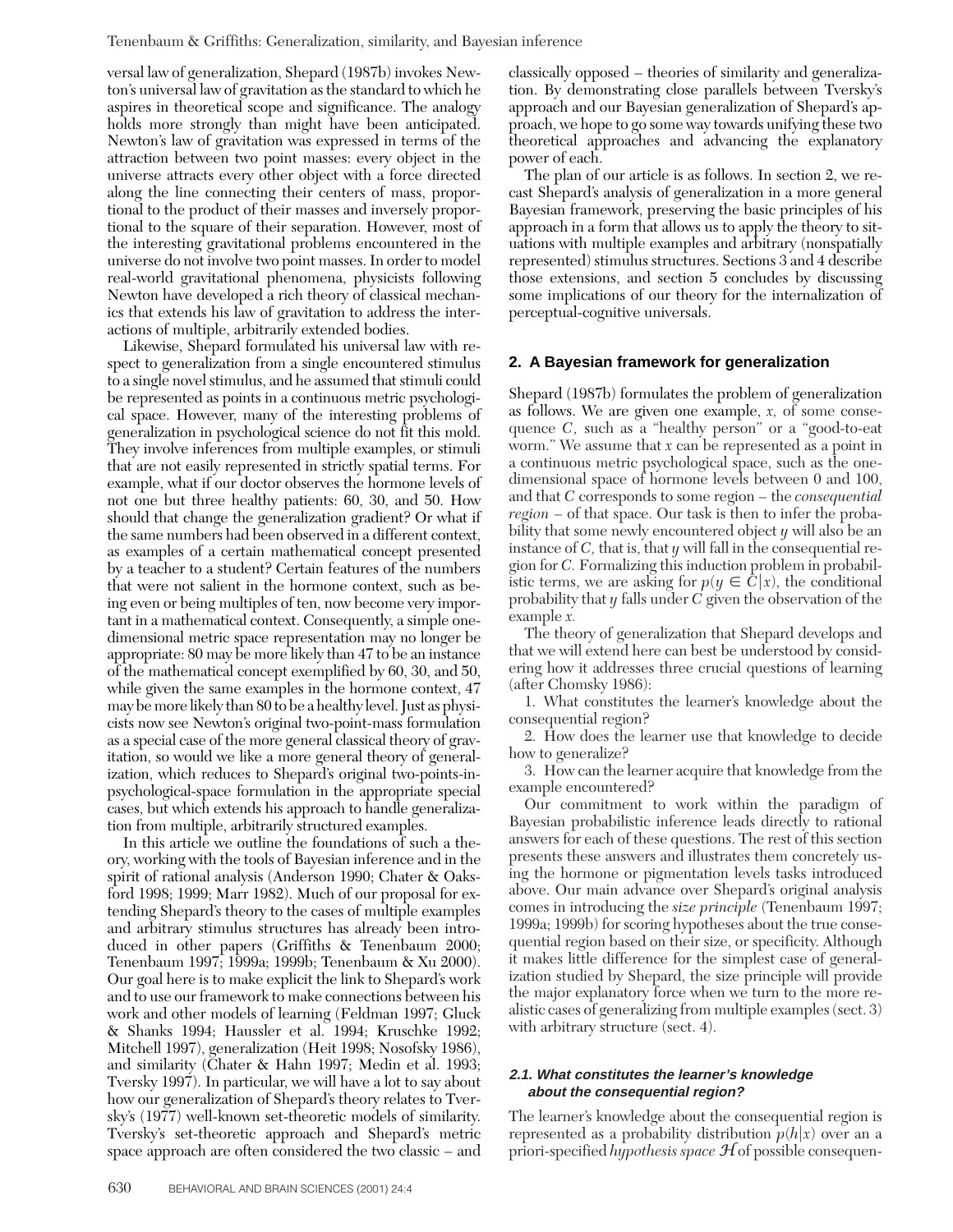tial regions  $h \in \mathcal{H}$ .  $\mathcal{H}$  forms a set of exhaustive and mutually exclusive possibilities; that is, one and only one element of H is assumed to be the true consequential region for *C* (although the different candidate regions represented in  $H$ may overlap arbitrarily in the stimuli that they include). The learner's background knowledge, which may include both domain-specific and domain-general components, will often translate into constraints on which subsets of objects belong to H. Shepard (1994) suggests the general constraint that consequential regions for basic natural kinds should correspond to connected subsets of psychological space. Applying the connectedness constraint to the domains of hormone levels or worm pigmentation levels, where the relevant stimulus spaces are one-dimensional continua, the hypothesis spaces would consist of intervals, or ranges of stimuli between some minimum and maximum consequential levels. Figure 1 shows a number of such intervals which are consistent with the single example of 60. For simplicity, we have assumed in Figure 1 that only integer stimulus values are possible, but in many cases both the stimulus and hypothesis spaces will form true continua.

At all times, the learner's knowledge about the consequential region consists of a probability distribution over  $\hat{\mathcal{H}}$ . Prior to observing *x*, this distribution is the prior probability  $p(h)$ ; after observing x, it is the posterior probability  $p(h|x)$ . As probabilities,  $p(h)$  and  $p(h|x)$  are numbers between 0 and 1 reflecting the learner's degree of belief that *h* is in fact the true consequential region corresponding to *C.* In Figure 1,  $p(h|x)$  for each *h* is indicated by the thickness (height) of the corresponding bar. The probability of

any *h* that does not contain *x* will be zero, because it cannot be the true consequential region if it does not contain the one observed example. Hence, Figure 1 shows only hypotheses consistent with  $x = 60$ .

### **2.2. How does the learner use that knowledge to decide how to generalize?**

The generalization function  $p(y \in C|x)$  is computed by summing the probabilities  $p(h|x)$  of all hypothesized consequential regions that contain *y*: 1

$$
p(y \in C | x) = \sum_{h:y \in h} p(h | x).
$$
 (1)

We refer to this computation as *hypothesis averaging,* because it can be thought of as averaging the predictions that each hypothesis makes about *y*'s membership in *C,* weighted by the posterior probability of that hypothesis. Because  $p(h|x)$  is a probability distribution, normalized to sum to 1 over all  $h \in H$ , the structure of Equation 1 ensures that  $p(y \in C | x)$  will always lie between 0 and 1. In general, the hypothesis space need not be finite or even countable. In the case of a continuum of hypotheses, such as the space of all intervals of real numbers, all probability distributions over  $\mathcal H$  become probability densities and the sums over  $\mathcal H$  (in Equations 1 and following) become integrals.

The top panel of Figure 1 shows the generalization gradient that results from averaging the predictions of the integer-valued hypotheses shown below, weighted by their



Figure 1. An illustration of the Bayesian approach to generalization from  $x = 60$  in a one-dimensional psychological space (inspired by Shepard 1989, August). For the sake of simplicity, only intervals with integer-valued endpoints are shown. All hypotheses of a given size are grouped together in one bracket. The thickness (height) of the bar illustrating each hypothesis *h* represents  $p(h|x)$ , the learner's degree of belief that *h* is the true consequential region given the observation of *x.* The curve at the top of the figure illustrates the gradient of generalization obtained by integrating over just these consequential regions. The profile of generalization is always concave regardless of what values  $p(h|x)$  takes on, as long as all hypotheses of the same size (in one bracket) take on the same probability.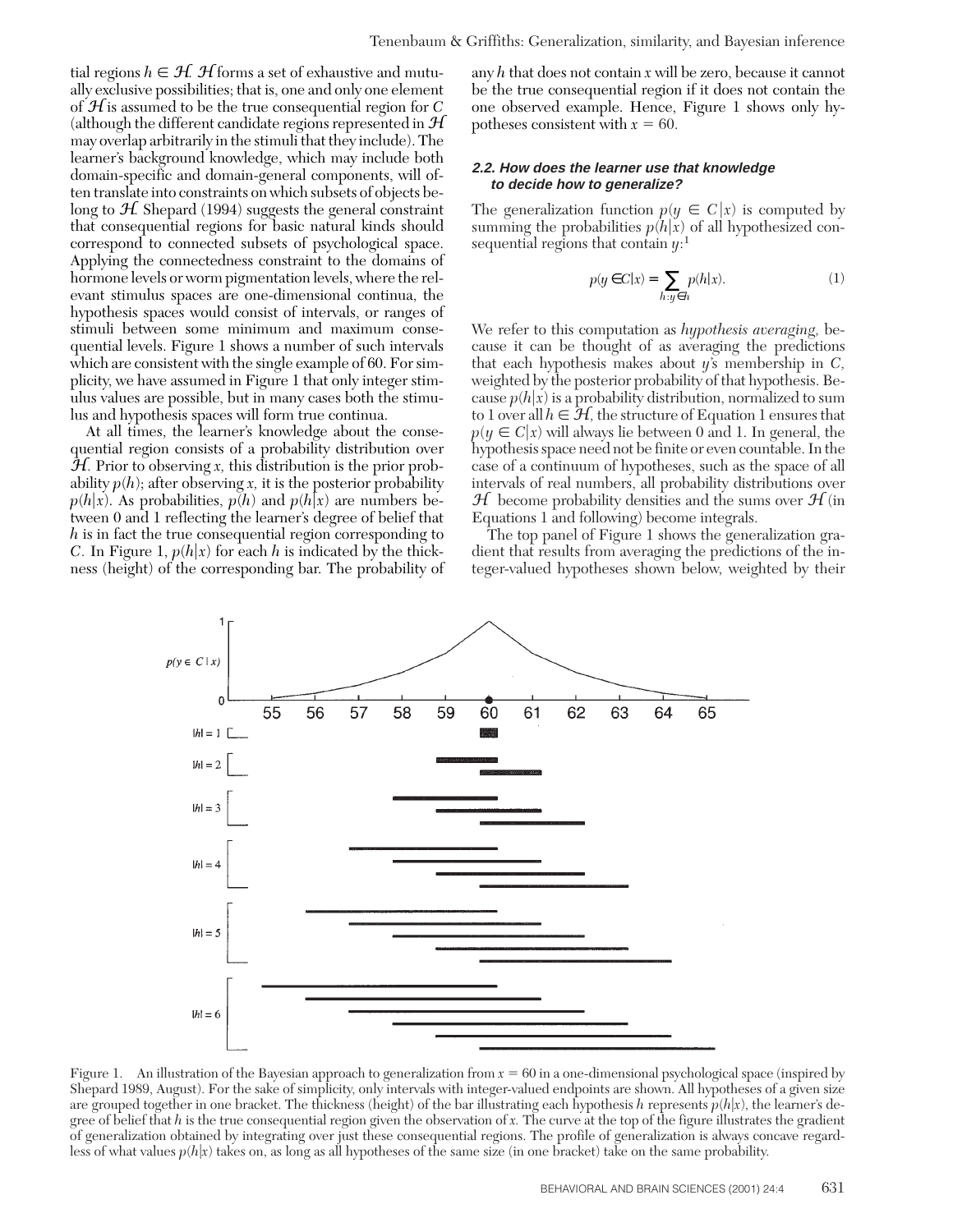probabilities. Note that the probability of generalization equals 1 only for  $y = x$ , when every hypothesis containing *x* also contains *y.* As *y* moves further away from *x,* the number of hypotheses containing *x* that also contain *y* decreases, and the probability of generalization correspondingly decreases. Moreover, Figure 1 shows the characteristic profile of Shepard's "universal" generalization function: concave, or negatively accelerated as *y* moves away from *x.* If we were to replace the integer-valued interval hypotheses with the full continuum of all real-valued intervals, the sum in Equation 1 would become an integral, and the piecewise linear gradient shown in Figure 1 would become a smooth function with a similar concave profile, much like those depicted in the top panels of Figures 2 and 3.

Figure 1 demonstrates that Shepard's approximately exponential generalization gradient emerges under one particular assignment of  $p(h|x)$ , but it is reasonable to ask how sensitive this result is to the choice of  $p(h|x)$ . Shepard (1987b) showed that the shape of the gradient is remarkably insensitive to the probabilities assumed. As long as the probability distribution  $p(h|x)$  is *isotropic*, that is, independent of the location of *h,* the generalization function will always have a concave profile. The condition of isotropy is equivalent to saying that  $p(h|x)$  depends only on  $|h|$ , the size of the region *h;* notice how this constraint is satisfied in Figure 1.

#### **2.3. How can the learner acquire that knowledge from the example encountered?**

After observing *x* as an example of the consequence *C,* the learner updates her beliefs about the consequential region from the prior  $p(h)$  to the posterior  $p(h|x)$ . Here we consider how a rational learner arrives at  $p(h|x)$  from  $p(h)$ , through the use of Bayes' rule. We will not have much to say about the origins of  $p(h)$  until section 5; Shepard (1987b) and Tenenbaum (1999a; 1999b) discuss several reasonable alternatives for the present scenarios, all of which are isotropic and assume little or no knowledge about the true consequential region.

Bayes' rule couples the posterior to the prior via the *likelihood,*  $p(x|h)$ *, the probability of observing the example x* given that *h* is the true consequential region, as follows:

$$
p(h|x) = \frac{p(x|h)p(h)}{p(x)}
$$
\n(2)

$$
=\frac{p(x|h)p(h)}{\sum_{h'\in\mathcal{H}}p(x|h')p(h')}.\tag{3}
$$

What likelihood function we use is determined by how we think the process that generated the example *x* relates to the true consequential region for *C.* Shepard (1987b) argues for a default assumption that the example *x* and consequential region *C* are sampled independently, and *x* just happens to land inside *C.* This assumption is standard in the machine learning literature (Haussler et al. 1994; Mitchell 1997), and also maps onto Heit's (1998) recent Bayesian analysis of inductive reasoning. Tenenbaum (1997; 1999a) argues that under many conditions, it is more natural to treat *x* as a random positive example of *C,* which involves the stronger assumption that *x* was explicitly sampled from *C.* We refer to these two models as weak sampling and strong sampling, respectively.

Under weak sampling, the likelihood just measures in a binary fashion whether or not the hypothesis is consistent with the observed example:



Figure 2. The effect of example variability on Bayesian generalization (under the assumptions of strong sampling and an Erlang prior,  $\mu$  = 10). Filled circles indicate examples. The first curve is the gradient of generalization with a single example, for the purpose of comparison. The remaining graphs show that the range of generalization increases as a function of the range of examples.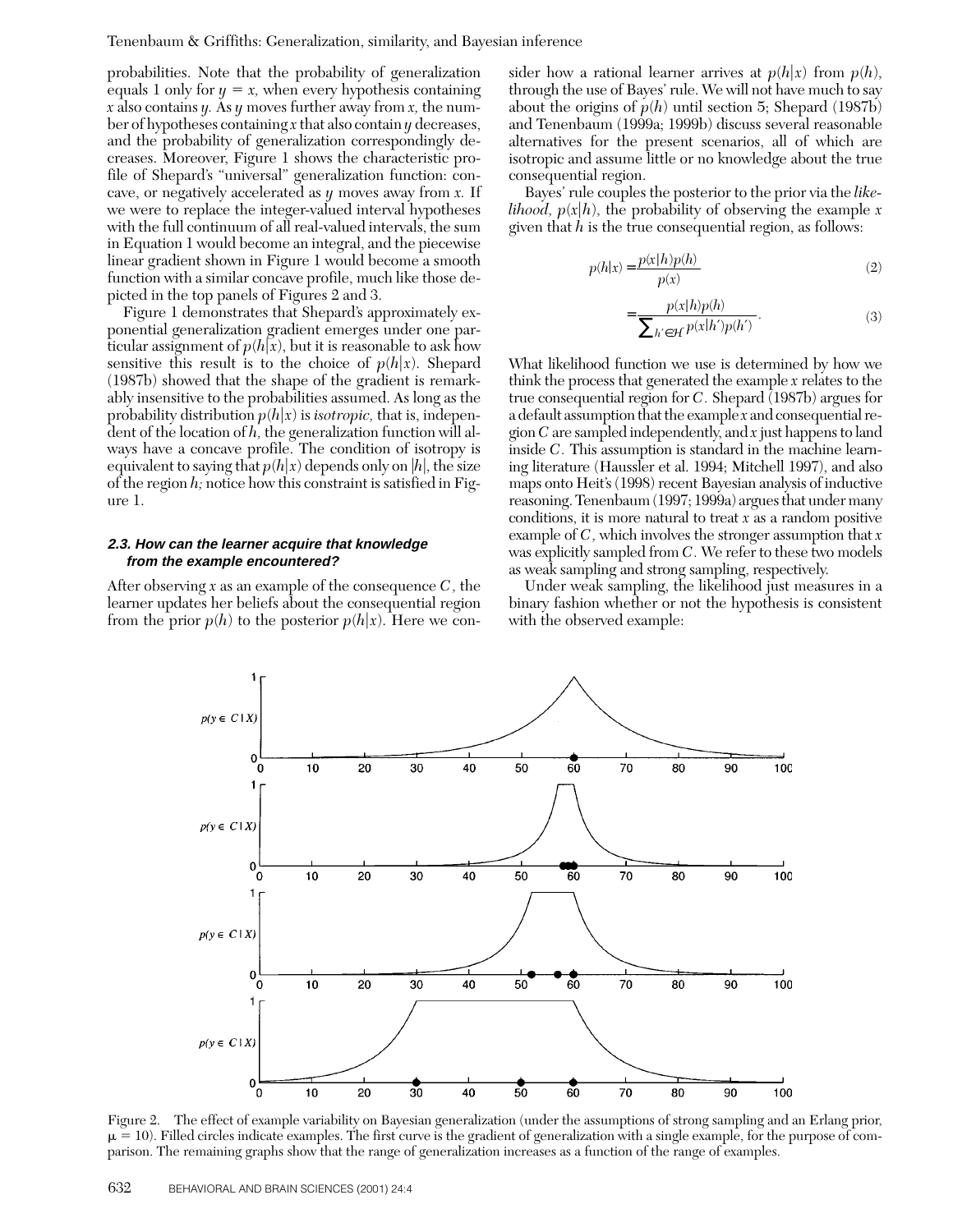

Figure 3. The effect of the number of examples on Bayesian generalization (under the assumptions of strong sampling and an Erlang prior,  $\mu = 10$ ). Filled circles indicate examples. The first curve is the gradient of generalization with a single example, for the purpose of comparison. The remaining graphs show that the range of generalization decreases as a function of the number of examples.

$$
p(x|h) = \begin{cases} 1 & \text{if } x \in h \\ 0 & \text{otherwise} \end{cases} \qquad \text{[weak sampling]}.
$$
 (4)

Under strong sampling, the likelihood is more informative. Assuming *x* is sampled from a uniform distribution over the objects in *h,* we have:

$$
p(x|h) = \begin{cases} \frac{1}{|h|} & \text{if } x \in h \\ 0 & \text{otherwise} \end{cases} \qquad \text{[strong sampling]}, \qquad (5)
$$

where  $|h|$  indicates the size of the region  $h$ . For discrete stimulus spaces,  $|h|$  is simply the cardinality of the subset corresponding to *h.* For continuous spaces such as the hormone or pigmentation levels, the likelihood becomes a probability density and  $|h|$  is the *measure* of the hypothesis – in one dimension, just the length of the interval.2 Equation 5 implies that smaller, more specific hypotheses will tend to receive higher probabilities than larger, more general hypotheses, even when both are equally consistent with the observed consequential stimulus. We will call this tendency the *size principle.* It is closely related to principles of *genericity* that have been proposed in models of visual perception and categorization (Feldman 1997; Knill & Richards 1996). Figure 1 depicts the application of the size principle graphically.

Note that both Equations 4 and 5 are isotropic, and thus the choice between strong sampling and weak sampling has no effect on Shepard's main result that generalization gradients are universally concave. However, as we now turn to look at the phenomena of generalization from multiple stimuli with arbitrary, nonspatially represented structures, we will see that the size principle implied by strong sampling carries a great deal of explanatory power not present in Shepard's original analysis.

#### **3. Multiple examples**

In this section, we extend the above Bayesian analysis to situations with multiple consequential examples. Such situations arise quite naturally in the generalization scenarios we have already discussed. For instance, how should our doctor generalize after observing hormone levels of 60, 30, and 50 in three healthy patients? We first discuss some basic phenomena that arise with multiple examples and then turn to the extension of the theory. Finally, we compare our approach to some alternative ways in which Shepard's theory has been adapted to apply to multiple examples.

#### **3.1. Phenomena of generalization from multiple examples**

We focus on two classes of phenomena: the effects of example variability and the number of examples.

**3.1.1. Example variability.** All other things being equal, the lower the variability in the set of observed examples, the lower the probability of generalization outside their range. The probability that 70 is a healthy hormone level seems greater given the three examples {60, 50, 30} than given the three examples  $\{60, 57, 52\}$ , and greater given  $\{60, 57, 52\}$ than given {60, 58, 59}. Effects of exemplar variability on generalization have been documented in several other categorization and inductive inference tasks (Fried & Holyoak 1984; Osherson et al. 1990; Rips 1989).

**3.1.2. Number of examples.** All other things being equal, the more examples observed within a given range, the lower the probability of generalization outside that range. The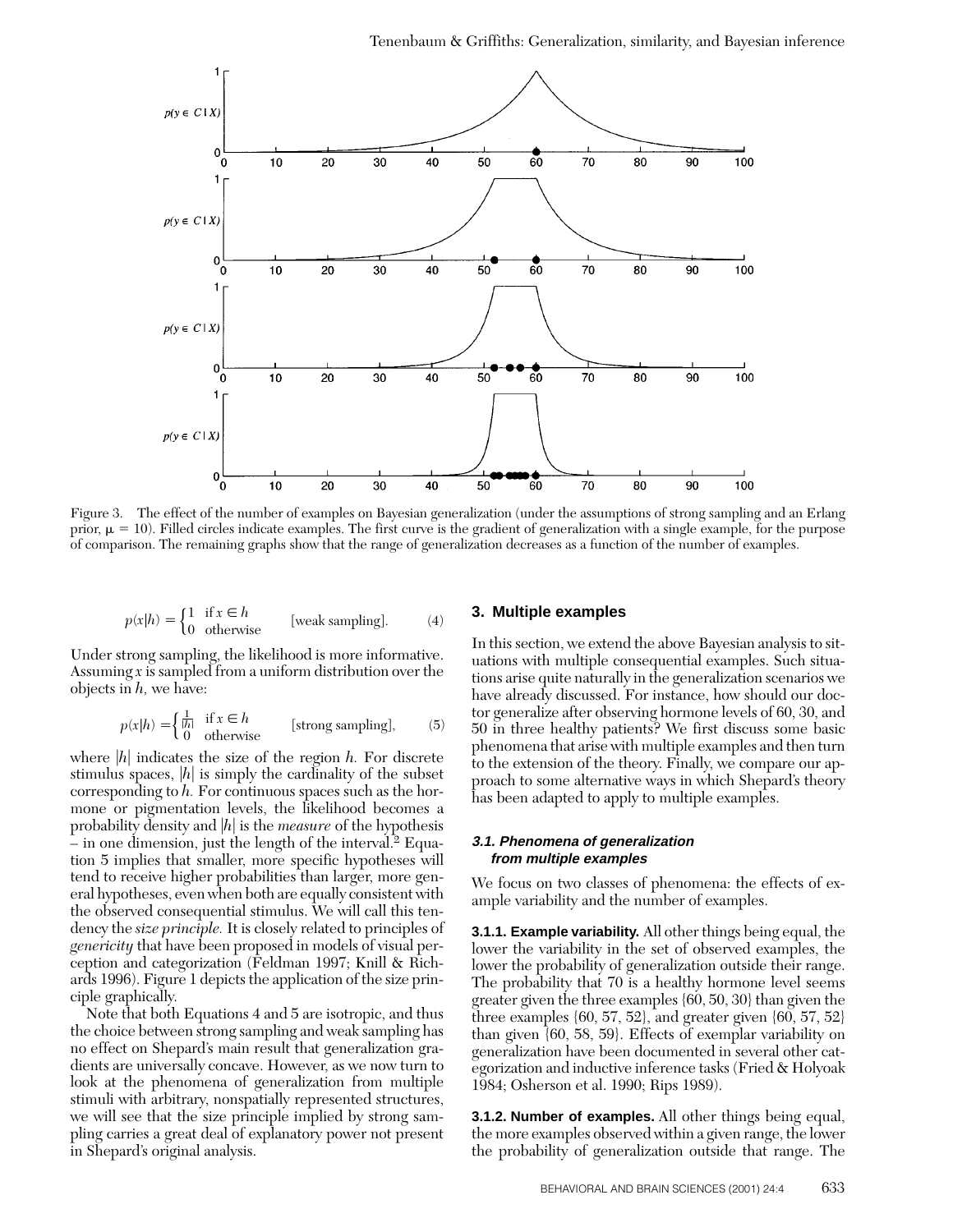probability that 70 is a healthy hormone level seems greater given the two examples {60, 52} than given the four examples {60, 52, 57, 55}, and greater given {60, 52, 57, 55} than given {60, 52, 57, 55, 58, 55, 53, 56}. This effect is most dramatic when there is very little variability in the observed examples. Consider the three sets of examples {60}, {60, 62, 61}, and {60, 62, 61, 62, 60, 62, 60, 61}. With just two more examples, the probability of generalizing to 70 from {60, 62, 61} already seems much lower than given {60} alone, and the probability given {60, 62, 61, 62, 60, 62, 60, 61} seems close to zero.

#### **3.2. Extending the theory**

Let  $X = \{x_1, \ldots, x_n\}$  denote a sequence of *n* examples of some consequence *C,* and let *y* denote a novel object for which we want to compute the probability of generalizing,  $p(y \in C|X)$ . All we have to do to make the theory of section 2 applicable here is to replace "*x,*" wherever it appears, with "*X,*" and to adopt the assumption of strong sampling rather than Shepard's original proposal of weak sampling. The rest of the formalism is unchanged. The only complication this introduces comes in computing the likelihood  $p(X|h)$ . If we make the simplifying assumption that the examples are sampled independently of each other (a standard assumption in Bayesian analysis), then Equation 5 becomes:

$$
p(X|h) = \prod_{i} p(x_i|h) \tag{6}
$$

$$
= \begin{cases} \frac{1}{|h|^n} & \text{if } x_1, \dots, x_n \in h \\ 0 & \text{otherwise} \end{cases} \tag{7}
$$

Hence the size principle of Equation 5 has been generalized to include the influence of *n:* smaller hypotheses receive higher likelihoods than larger hypotheses, by a factor that increases exponentially with the number of examples observed. Figures 2 and 3 depict the Bayesian gradients of generalization that result for several different numbers and ranges of examples, assuming  $p(X|h)$  based on strong sampling and an Erlang distribution (Shepard 1987b) for *p*(*h*). In addition to showing the universal concave profile, these gradients display the appropriate sensitivity to the number and variability of examples.

To understand how the size principle generates these effects, consider how Equation 7 weights two representative hypotheses:  $h_0$ , the smallest interval containing all the examples in *X*, and  $h_1$ , a broader interval centered on  $h_0$  but extending by  $d/2$  units on either side, so that  $|h_1| = |h_0| +$ *d.* After observing *n* examples, the relative probabilities are proportional to the likelihood ratio:

$$
\mathcal{L} = \frac{p(X|h_1)}{p(X|h_0)} = \left[\frac{1}{1 + d/|h_0|}\right]^n.
$$
 (8)

 $\mathcal{L}$  is always less than 1, because *d* and  $|h_0|$  are both positive. As  $|h_0|$  increases, but the other quantities remain fixed, L increases. Thus, as we see in Figure 2, the relative probability that *C* extends a given distance *d* beyond the examples increases as the range spanned by the examples increases. As *n* increases while the other quantities remain fixed,  $\mathcal L$  quickly approaches 0. Thus, as we see in Figure 3, the probability that *C* extends a distance *d* beyond the examples rapidly decreases as the number of examples

We can also now see why Shepard's original assumption of weak sampling would not generate these phenomena. Under weak sampling, the likelihoods of any two consistent hypotheses are always both 1. Thus  $\mathcal{L} = 1$  always, and neither the range nor the number of examples have any effect on how hypotheses are weighted. In general, we expect that both strong sampling and weak sampling models will have their uses. Real-world learning situations may often require a combination of the two, if some examples are generated by mere observation of consequential stimuli (strong sampling) and others by trial-and-error exploration (weak sampling).

Figure 4 illustrates an extension to generalizing in two separable dimensions, such as inferring the healthy levels of two independent hormones (for more details, see Tenenbaum 1999b). Following Shepard (1987b), we assume that the consequential regions correspond to axis-aligned rectangles in this two-dimensional space, with independent priors in each dimension. Then, as shown in Figure 4, the size principle acts to favor generalization along those dimensions for which the examples have high variability and to restrict generalization along dimensions for which they have low variability. Tenenbaum (1999b) reports data from human subjects that are consistent with these predictions for a task of estimating the healthy levels of two biochemical compounds. More studies need to be done to test these predictions in multidimensional perceptual spaces of the sort with which Shepard has been most concerned.

#### **3.3. Alternative approaches**

A number of other computational models may be seen as alternative methods of extending Shepard's approach to the case of multiple examples, but only the framework we describe here preserves what we take to be the two central features of Shepard's original analysis: a hypothesis space of possible consequential regions and a Bayesian inference procedure for updating beliefs about the true consequential region. The standard exemplar models of classification (e.g., Nosofsky 1986; 1998a) take Shepard's exponential law of generalization as a primitive, used to justify the assumption that exemplar activation functions decay exponentially with distance in psychological space. A different approach is based on connectionist networks (Gluck 1991; Shanks & Gluck 1994; Shepard & Kannapan 1990; Shepard & Tenenbaum 1991), in which input or hidden units represent consequential regions, and error-driven learning – rather than Bayesian inference – is used to adjust the weights from consequential region inputs to response outputs. A third class of models (Kruschke 1992; Love & Medin 1998) combines aspects of the first two, by embedding Shepard's exponential law within the activation functions of hidden units in a connectionist network for classification learning.

Space does not permit a full comparison of the various alternative models with our proposals. One important point of difference is that for most of these models, the generalization gradients produced by multiple examples of a given consequence are essentially just superpositions of the exponential decay gradients produced by each individual example. Consequently, those models cannot easily explain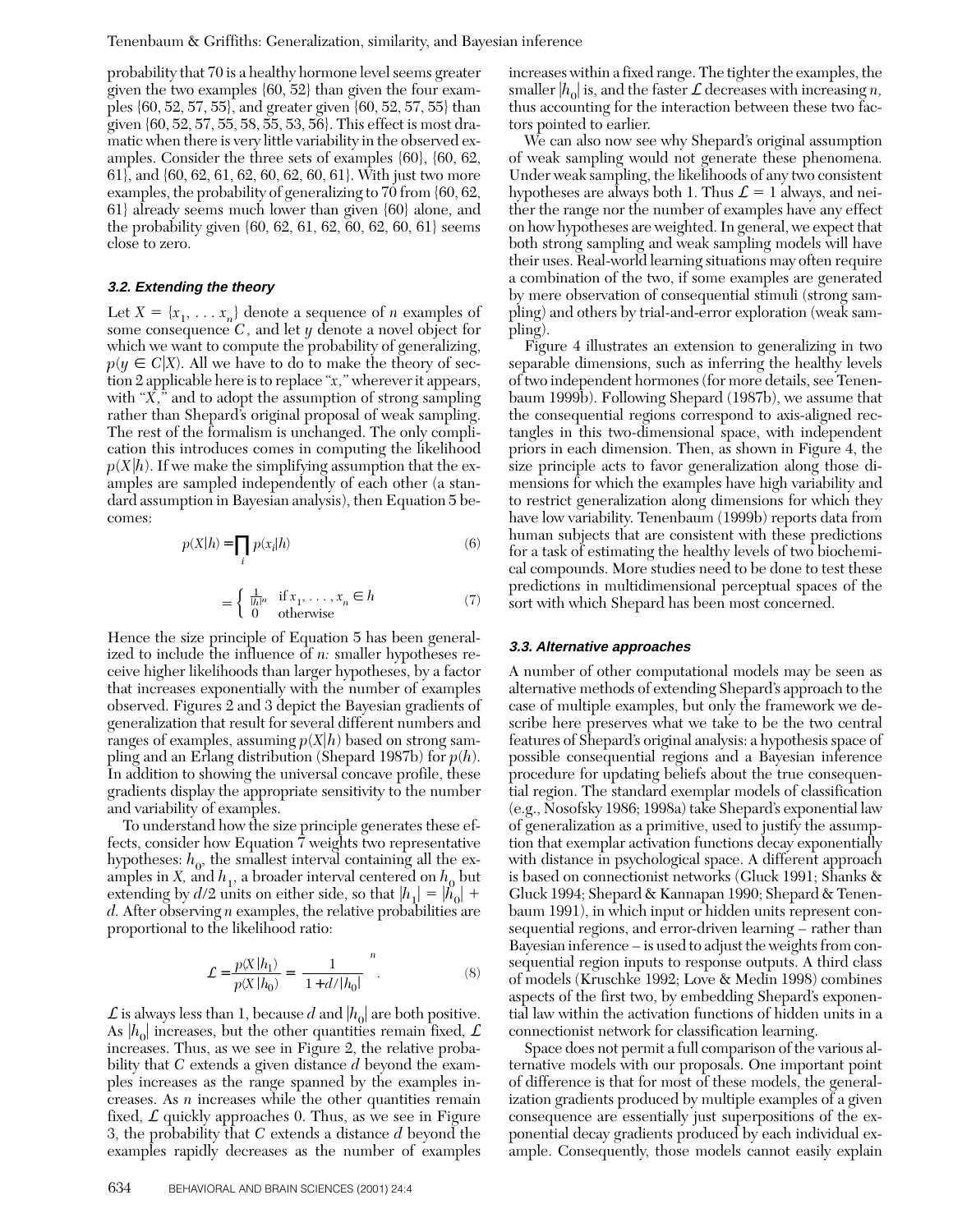

Figure 4. Bayesian generalization from multiple examples in two separable dimensions. Examples are indicated by filled circles. Contours show posterior probability, in increments of 0.1. Black contours illustrate the points at which  $p(y \in C|X) = 0.5$ . The range of generalization is affected by both the number of examples and the variability along a given dimension.

the phenomena discussed above, in which encountering additional consequential stimuli causes the probability of generalizing to some new stimulus to *decrease,* even when the additional examples are more similar to the new stimulus than the original example was. Exemplar and exemplar/ connectionist hybrid models are frequently equipped with variable "attentional weights" that scale distances along a given input dimension by a greater or lesser amount, in order to produce variations in the contours of generalization like those in Figure 4. Such models could account for our phenomena by postulating that a dimension's length scale is initially large and decreases as the number of examples increases or the variability of the examples decreases, but nothing in the formal structure of these models necessarily implies such a mechanism. Our Bayesian analysis, in contrast, necessarily predicts these effects as rational consequences of the size principle.

## **4. Arbitrary stimulus structure**

Shepard (1987b) assumed that objects can be represented as points in a continuous metric psychological space, and that the consequential subsets correspond to regions in that space with some convenient properties, such as connectedness or central symmetry. In general, though, we do not

need to assume that the hypothesized consequential subsets correspond to regions in any continuous metric space; the notion of a consequential subset is sufficient for defining a Bayesian account of generalization. In this section we examine how arbitrary, nonspatially represented stimulus structures are modeled within the Bayesian framework.

Several authors, including Shepard himself, have described extensions of the original theory of generalization to conjunctive feature structures, in which objects are represented in terms of the presence or absence of primitive binary features and the possible consequential subsets consist of all objects sharing different conjunctions of features. For these cases, generalization gradients can still be shown to follow an exponential-like decay function of some appropriately defined distance measure (Gluck 1991; Russell 1988; Shepard 1989; 1994). However, the Bayesian analysis of generalization is more widely applicable than this. As we will show here, the analysis applies even when there is no independent notion of distance between stimuli and nothing like an exponential gradient emerges from the sum over consequential regions.

To motivate our analysis, consider a new generalization scenario. A computer has been programmed with a variety of simple mathematical concepts defined over the integers 1–100 – subsets of numbers that share a common, mathematically consequential property such as "even number,"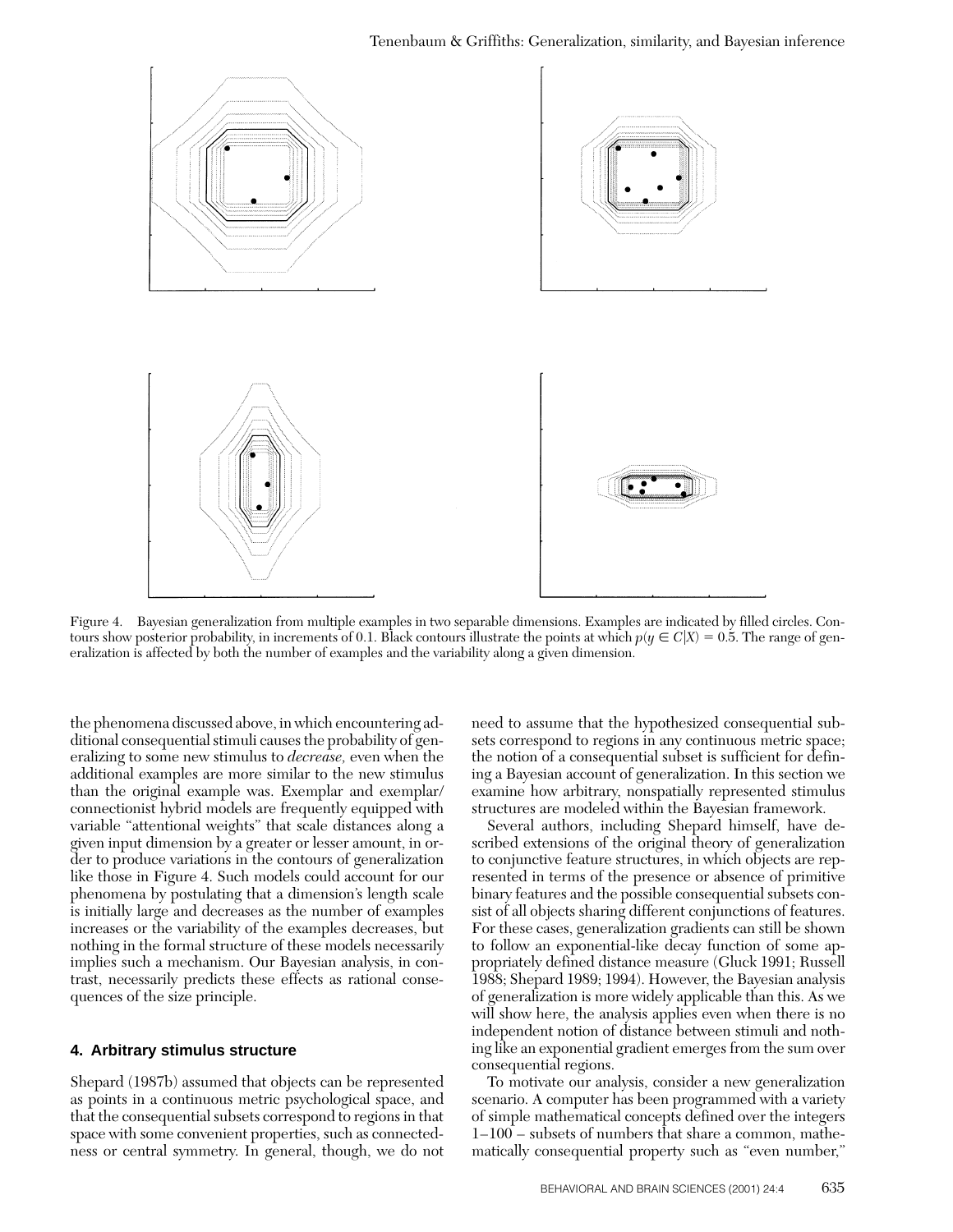"power of two," or "square number." The computer will select one of these subsets at random, choose one or more numbers at random from that subset to show you as examples, and then quiz you by asking if certain other numbers belong to this same concept. Suppose that the number 60 is offered as one example of a concept the computer has chosen. What is the probability that the computer will accept 50? How about 51, 47, or 80? Syntactically, this task is almost identical to the hormone levels scenario above. But now, instead of generalization following a monotonic function of proximity in numerical magnitude, it seems more likely to follow some measure of mathematical similarity. For instance, the number 60 shares more mathematical properties with 50 than with 51, making 50 perhaps a better bet than 51 to be accepted given the one example of 60, even though 51 is closer in magnitude to 60 and therefore a better bet for the doctor trying to determine healthy hormone levels.

In our Bayesian framework, the difference between the two scenarios stems from the very different consequential subsets (elements of  $\mathcal{H}$ ) that are considered. For the doctor, knowing something about healthy levels of hormones in general, it is quite natural to assume that the true consequential subset corresponds to some unknown interval, which gives rise to a generalization function monotonically related to proximity in magnitude. To model the number game, we can identify each mathematical property that the learner knows about with a possible consequential subset in  $H$ . Figure 5 shows a generalization function that results under a set of 33 simple hypotheses, as calculated from the size principle (Eq. 5) and hypothesis averaging (Eq. 1). The generalization function appears much more jagged than in Figures 1–3 because the mathematical hypothesis space does not respect proximity in the dimension of numerical magnitude (corresponding to the abscissa of the figures). More generally, numerical cognition may incorporate both the spatial, magnitude properties as well as the nonspatial, mathematical properties of numbers. To investigate the nature of mental representations of numbers, Shepard et al. (1975) collected human similarity judgments for all pairs of integers between 0 and 9, under a range of different contexts. By submitting these data to an additive clustering analysis (Shepard & Arabie 1979; Tenenbaum 1996), we can construct the hypothesis space of consequential subsets that best accounts for people's similarity judgments. Table 1 shows that two kinds of subsets occur in the best-fitting

additive clustering solution (Tenenbaum 1996): numbers sharing a common mathematical property, such as {2, 4, 8} and {3, 6, 9}, and consecutive numbers of similar magnitude, such as {1, 2, 3, 4} and {2, 3, 4, 5, 6}. Tenenbaum (2000) studied how people generalized concepts in a version of the number game that made both mathematical and magnitude properties salient. He found that a Bayesian model using a hypothesis space inspired by these additive clustering results, but defined over the integers 1–100, yielded an excellent fit to people's generalization judgments. The same flexibility in hypothesis space structure that allows the Bayesian framework to model both the spatial hormone level scenario and the nonspatial number game scenario there allows it to model generalization in a more generic context, by hypothesizing a mixture of consequential subsets for both spatial, magnitude properties and nonspatial, mathematical properties. In fact, we can define a Bayesian generalization function not just for spatial, featural, or simple hybrids of these representations, but for almost any collection of hypothesis subsets  $\mathcal{H}$  whatsoever. The only restriction is that we be able to define a prior probability measure (discrete or continuous) over H*,* and a measure over the space of objects, required for strong sampling to make sense. Even without a measure over the space of objects, a Bayesian analysis using weak sampling will still be possible.

### **4.1. Relations between generalization and set-theoretic models of similarity**

Classically, mathematical models of similarity and generalization fall between two poles: continuous metric space models such as in Shepard's theory, and set-theoretic matching models such as Tversky's (1977) contrast model. The latter strictly include the former as a special case, but are most commonly applied in domains where a set of discrete conceptual features, as opposed to a low-dimensional continuous space, seems to provide the most natural stimulus representation (Shepard 1980). Our number game is such a domain, and indeed, when we generalize Shepard's Bayesian analysis from consequential regions in continuous metric spaces to apply to arbitrary consequential subsets, the model comes to look very much like a version of Tversky's set-theoretic models. Making this connection explicit allows us not only to unify the two classically opposing approaches to similarity and generalization, but also to explain



Figure 5. Bayesian generalization in the number game, given one example  $x = 60$ . The hypothesis space includes 33 mathematically consequential subsets (with equal prior probabilities): even numbers, odd numbers, primes, perfect squares, perfect cubes, multiples of a small number  $(3-10)$ , powers of a small number  $(2-10)$ , numbers ending in the same digit  $(1-9)$ , numbers with both digits equal, and all numbers less than 100.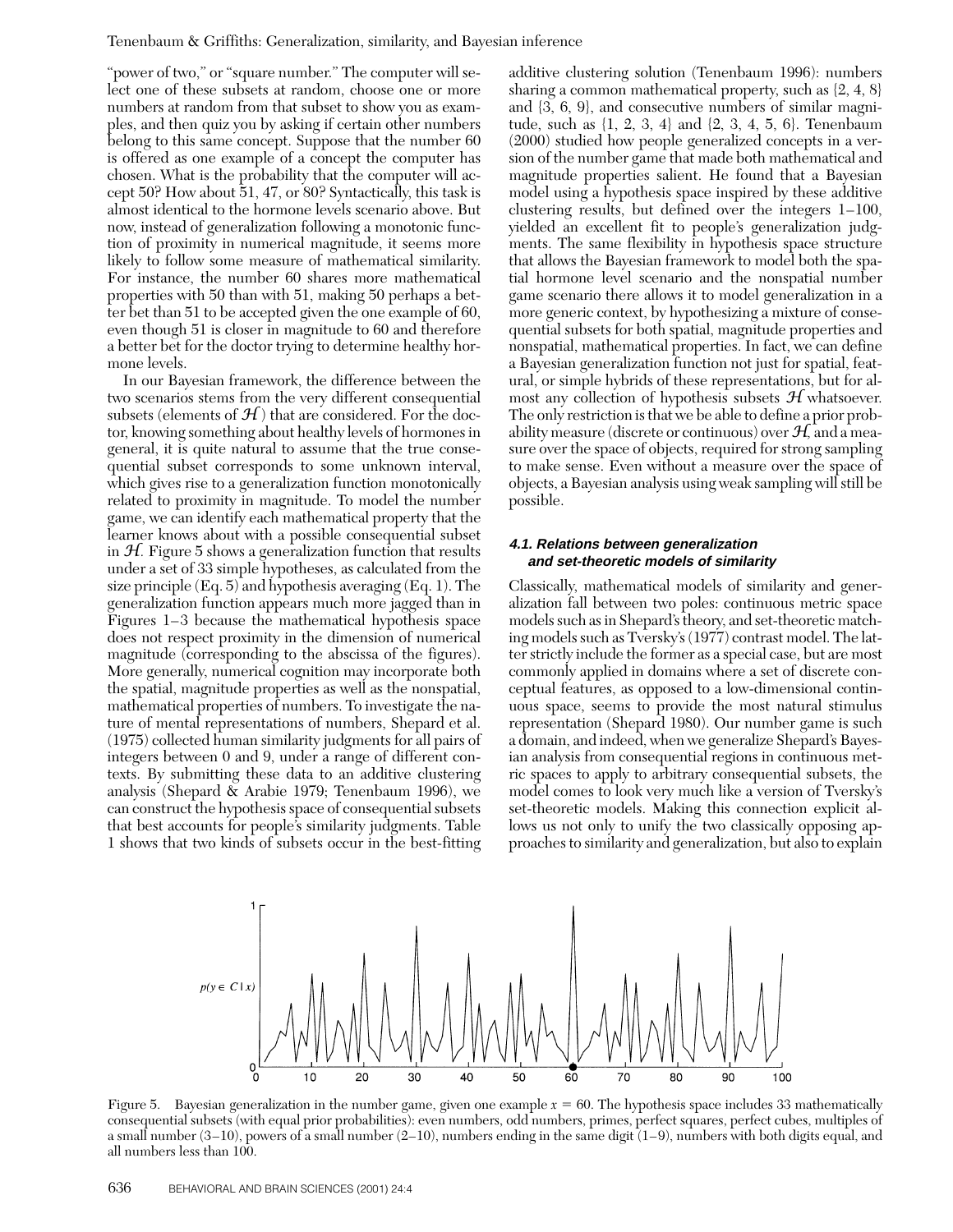some significant aspects of similarity that Tversky's original treatment did not attempt to explain.

Tversky's (1977) contrast model expresses the similarity of *y* to *x* as

$$
S(y,x) = \theta f(\mathbf{Y} \cap \mathbf{X}) - \alpha f(\mathbf{Y} - \mathbf{X}) - \beta f(\mathbf{X} - \mathbf{Y}), \qquad (9)
$$

where  $X$  and  $Y$  are the feature sets representing x and  $y$ , respectively, *f* denotes some measure over the feature sets, and  $\theta$ ,  $\alpha$ ,  $\beta$  are free parameters of the model. Similarity thus involves a contrast between the *common* features of *y* and  $x, y \cap X$ , and their *distinctive* features, those possessed by *y* but not *x*,  $\mathbf{y} - \mathbf{X}$ , and those possessed by *x* but not *y*,  $X - Y$ . Tversky also suggested an alternative form for the matching function, the *ratio* model, which can be written as

$$
S(y, x) = 1 / \left[ 1 + \frac{\alpha f(y - \chi) + \beta f(\chi - y)}{f(y \cap \chi)} \right].
$$
 (10)

The ratio model is remarkably similar to our Bayesian model of generalization, which becomes particularly apparent when the Bayesian model is expressed in the following form (mathematically equivalent to Eq. 1):

$$
p(y \in C | x) = 1 / \left[ 1 + \frac{\sum_{h:x \in h, y \notin h} p(h,x)}{\sum_{h:x, y \in h} p(h,x)} \right].
$$
 (11)

Here,  $p(h, x) = p(x|h)p(h)$  represents the weight assigned to hypothesis *h* in light of the example *x,* which depends on both the prior and the likelihood. The bottom sum ranges over all hypotheses that include both *x* and *y,* while the top sum ranges over only those hypotheses that include *x* but do not include *y.* If we identify each feature *k* in Tversky's framework with a hypothesized subset *h,* where an object belongs to *h* if and only if it possesses feature *k,* and if we make the standard assumption that the measure *f* is additive, then the Bayesian model as expressed in Equation 11 corresponds formally to the ratio model with  $\alpha = 0, \beta = 1$ . It is also monotonically related to the contrast model, under the same parameter settings.

Interpreting this formal correspondence between our Bayesian model of generalization and Tversky's set-theoretic models of similarity is complicated by the fact that in general the relation between similarity and generalization is not well understood. A number of authors have proposed that similarity is the more primitive cognitive process and forms (part of) the basis for our capacity to generalize inductively (Goldstone 1994; Osherson et al. 1990; Quine 1969; Rips 1975; Smith 1989). But from the standpoint of reverse-engineering the mind and explaining why human similarity or generalization computations take the form that they do, a satisfying theory of similarity is more likely to depend upon a theory of generalization than vice versa. The problem of generalization can be stated objectively and given a principled rational analysis, while the question of how similar two objects are is notoriously slippery and underdetermined (Goodman 1972). We expect that, depending on the context of judgment, the similarity of *y* to *x* may involve the probability of generalizing from *x* to *y,* or from *y* to *x,* or some combination of those two. It may also depend on other factors altogether. Qualifications aside, interesting consequences nonetheless follow just from the hypothesis that similarity somehow depends on generalization, without specifying the exact nature of the dependence.

**4.1.1. The syntax of similarity.** Most fundamentally, our Bayesian analysis provides a rational basis for the qualitative form of set-theoretic models of similarity. For instance, it explains why similarity should in principle depend on both the common *and* the distinctive features of objects. Tversky (1977) asserted as an axiom that similarity is a function of both common and distinctive features, and he presented some empirical evidence consistent with that assumption, but he did not attempt to explain why it should hold in general. Indeed, there exist both empirical models (Shepard 1980) and theoretical arguments (Chater & Hahn 1997) that have successfully employed only common or distinctive features. Our rational analysis (Eq. 11), in contrast, explains why both kinds of features should matter in general, under the assumption that similarity depends on generalization. The more hypothesized consequential subsets that contain both *x* and *y* (common features of *x* and *y*), relative to the number that contain only *x* (distinctive features of *x*), the higher the probability that a subset known to contain *x* will also contain *y.*

Along similar lines, the hypothesis that similarity depends in part on generalization explains why similarity may in principle be an asymmetric relationship, that is, why the similarity of *x* to *y* may differ from the similarity of *y* to *x.* Tversky (1977) presented compelling demonstrations of such asymmetries and showed that they could be modeled in his set-theoretic framework if the two subsets of distinctive features  $X - Y$  and  $Y - X$  have different measures under *f* and are given different weights in Equations 9 or 10. But Tversky's formal theory does not explain *why* those two subsets should be given different weights; it merely allows this as one possibility. In contrast, the probability of generalizing from *x* to *y* is intrinsically an asymmetric function, depending upon the distinctive features of *x* but not those of *y*. Likewise, the probability of generalizing from *y* to *x* depends only on the distinctive features of *y,* not those of *x.* To the extent that similarity depends on either or both of these generalization probabilities, it inherits their intrinsic asymmetry. Note that generalization can still be symmetric, when the distinctive features of *x* and *y* are equal in number and weight. This condition holds in the spatial scenarios considered above and in Shepard's work, which (not coincidentally) are also the domains in which similarity is found to be most nearly symmetric (Tversky 1977).

Finally, like Shepard's analysis of generalization, Tversky's contrast model was originally defined only for the comparison of two individual objects. However, our Bayesian framework justifies a natural extension to the problem of computing the similarity of an object *y* to a set of objects  $X = \{x_1, \ldots, x_n\}$  as a whole, just as it did for Shepard's theory in section 3. Heit (1997a) proposed on intuitive grounds that the contrast model should still apply in this situation, but with the feature set  $X$  for the examples as a whole identified with  $\bigcap_{i=1}^n X_i$ , the intersection of the feature sets of all the individual examples. Our Bayesian analysis (replacing *x* with *X* in Eq. 11) explains why the intersection, as opposed to some other combination mechanism such as the union, is appropriate. Only those hypotheses consistent with all the examples in  $X$  – corresponding to those features belonging to the intersection of all the feature sets  $X_i$  – receive non-zero likelihood under Equation 7.

**4.1.2. The semantics of similarity.** Perhaps the most persistent criticisms of the contrast model and its relatives fo-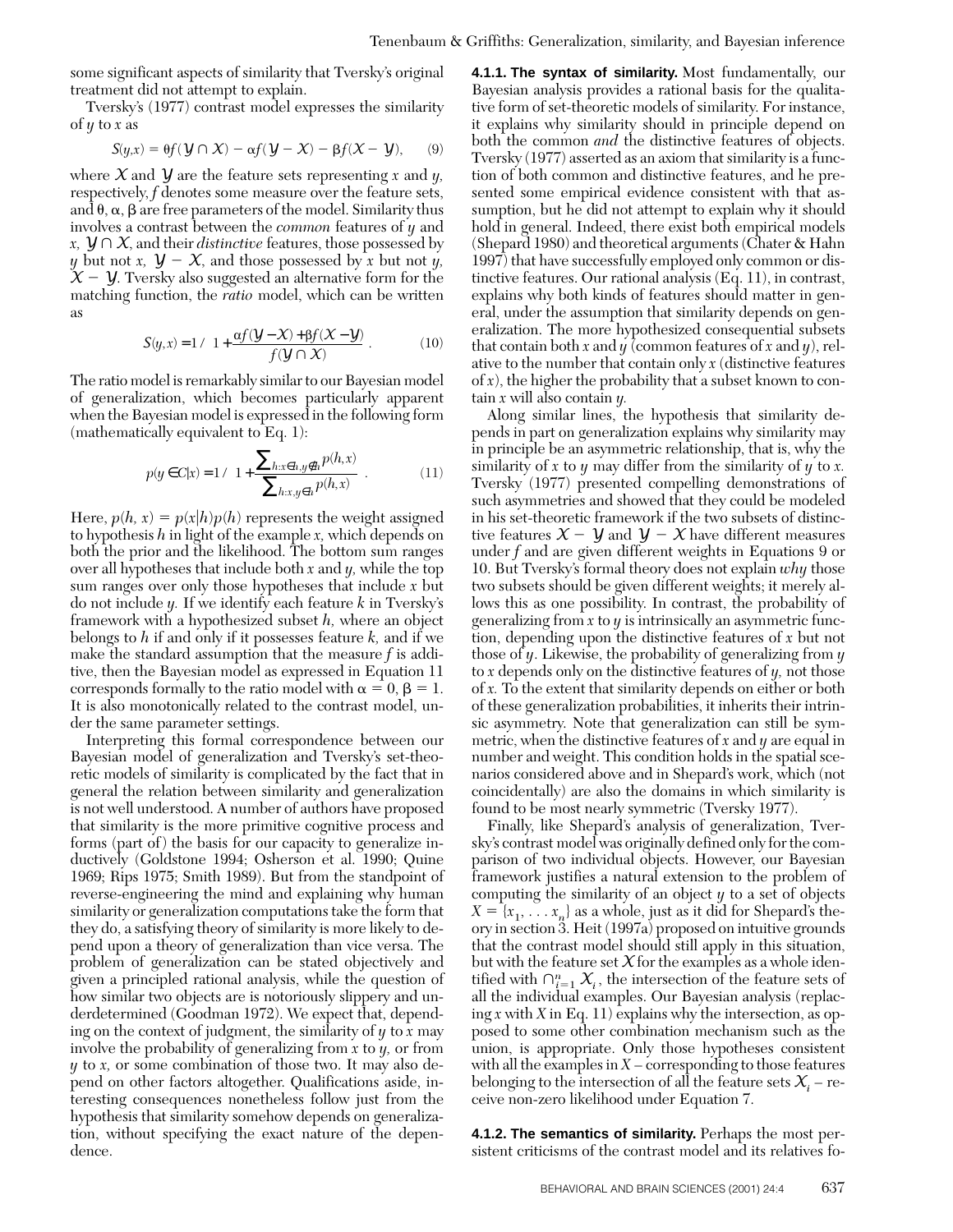cus on semantic questions: What qualifies as a feature? What determines the feature weights? How do the weights change across judgment contexts? The contrast model has such broad explanatory scope because it allows any kind of features and any feature weights whatsoever, but this same lack of constraint also prevents the model from explaining the origins of the features or weights. Our Bayesian model likewise offers no constraints about what qualifies as a feature, but it does explain some aspects of the origins and the dynamics of feature weights. The Bayesian feature weight  $p(h, x) = p(x|h)p(h)$  decomposes into prior and likelihood terms. The prior  $p(h)$  is not constrained by our analysis; it can accommodate arbitrary flexibility across contexts but explains none of that flexibility. In contrast, the likelihood  $p(x|h)$  is constrained by the assumption of strong sampling to follow the size principle.

One direct implication of this constraint is that, in a given context, features belonging to fewer objects – corresponding to hypotheses with smaller sizes – should be assigned higher weights. This prediction can be tested using additive clustering analyses, which recover a combination of feature extensions and feature weights that best fit a given similarity data set. For instance, the additive clustering analysis of the integers 0–9 presented in Table 1 is consistent with our prediction, with a negative correlation  $(r = -0.83)$  between the number of stimuli in each cluster and the corresponding feature weights. Similar relationships can be found in several other additive clustering analyses (Arabie & Carroll 1980; Chaturvedi & Carroll 1994; Lee, submitted; Tenenbaum 1996); see Tenenbaum et al. (in preparation) for a comprehensive study. Tversky (1977) proposed several general principles of feature weighting, such as the diagnosticity principle, but he did not explicitly propose a correlation between feature specificity and feature weight, nor was his formal model designed to predict these effects.

A second implication of the size principle is that certain kinds of features should tend to receive higher weights in similarity comparisons, if they systematically belong to fewer objects. Medin et al. (1993) have argued that primitive features are often not as important as are *relational* features, that is, higher-order features defined by relations between primitives. Yet in some cases a relation appears *less* important than a primitive feature. Consider which bottom stimulus, A or B, is more similar to the top stimulus in each panel of Figure 6 (inspired by Medin et al.'s comparisons). In the left panel, the top stimulus shares a primitive feature with B ("triangle on top") and a relational feature with A ("all different shapes"). In an informal survey, 8 out of 10

Table 1. *Additive clustering of similarity judgments for the integers 0–9 ( from Tenenbaum 1996)*

| <b>Rank</b>    | Weight | Stimuli in class | Interpretation     |
|----------------|--------|------------------|--------------------|
| 1              | .444   | 248              | powers of two      |
| $\overline{2}$ | .345   | 012              | small numbers      |
| 3              | .331   | 369              | multiples of three |
| $\overline{4}$ | .291   | 6789             | large numbers      |
| $\overline{5}$ | .255   | 2 3 4 5 6        | middle numbers     |
| 6              | .216   | 1 3 5 7 9        | odd numbers        |
|                | .214   | 1234             | smallish numbers   |
| 8              | .172   | 45678            | largish numbers    |

observers chose B – the primitive feature match – as more similar at first glance. In the right panel, however, a different relation ("all same shape") dominates over the same primitive feature (9 out of 10 different observers chose A as more similar). Goldstone et al. (1989) report several other cases where "same" relations are weighted more highly than "different" relations in similarity comparisons. If similarity depends in part upon Bayesian generalization, then the size principle can explain the relative salience of these features in Figure 6. Let *m* be the number of distinct shapes (square, triangle, etc.) that can appear in the three positions of each stimulus pattern. Then the consequential subset for "all same shape" contains exactly *m* distinct stimuli, the subset for "triangle on top" contains *m*<sup>2</sup> stimuli, and the subset for "all different shapes" contains  $m(m - 1)(m - 2)$  stimuli. Thus feature saliency is inversely related to subset size, just as we would expect under the size principle. More careful empirical tests of this hypothesis are required, but we conjecture that much of the relative importance of relational features versus primitive features may be explained by their differing specificities.

A final implication arises from the interaction of the size principle with multiple examples. Recall that in generalizing from multiple examples, the likelihood preference for smaller hypotheses increases exponentially in the number of examples (Eq. 7). The same effect can be observed with the weights of features in similarity judgments. For instance, in assessing the similarity of a number to 60, the feature "multiple of ten" may or may not receive slightly greater weight than the feature "even number." But in assessing similarity to the set of numbers {60, 80, 10, 30} as a whole, even though both of those features are equally consistent with the full set of examples, the more specific feature "multiple of ten" appears to be much more salient.

## **5. Conclusions: Learning, evolution, and the origins of hypothesis spaces**

We have described a Bayesian framework for learning and generalization that significantly extends Shepard's theory in two principal ways. In addressing generalization from multiple examples, our analysis is a fairly direct extension of



Figure 6. The relative weight of relations and primitive features depends on the size of the set of objects that they identify. Most observers choose B (the primitive feature match) as more similar to the top stimulus in the left panel, but choose A (the relational match) in the right panel, in part because the relation "all same shape" identifies a much smaller subset of objects than the relation "all different shapes."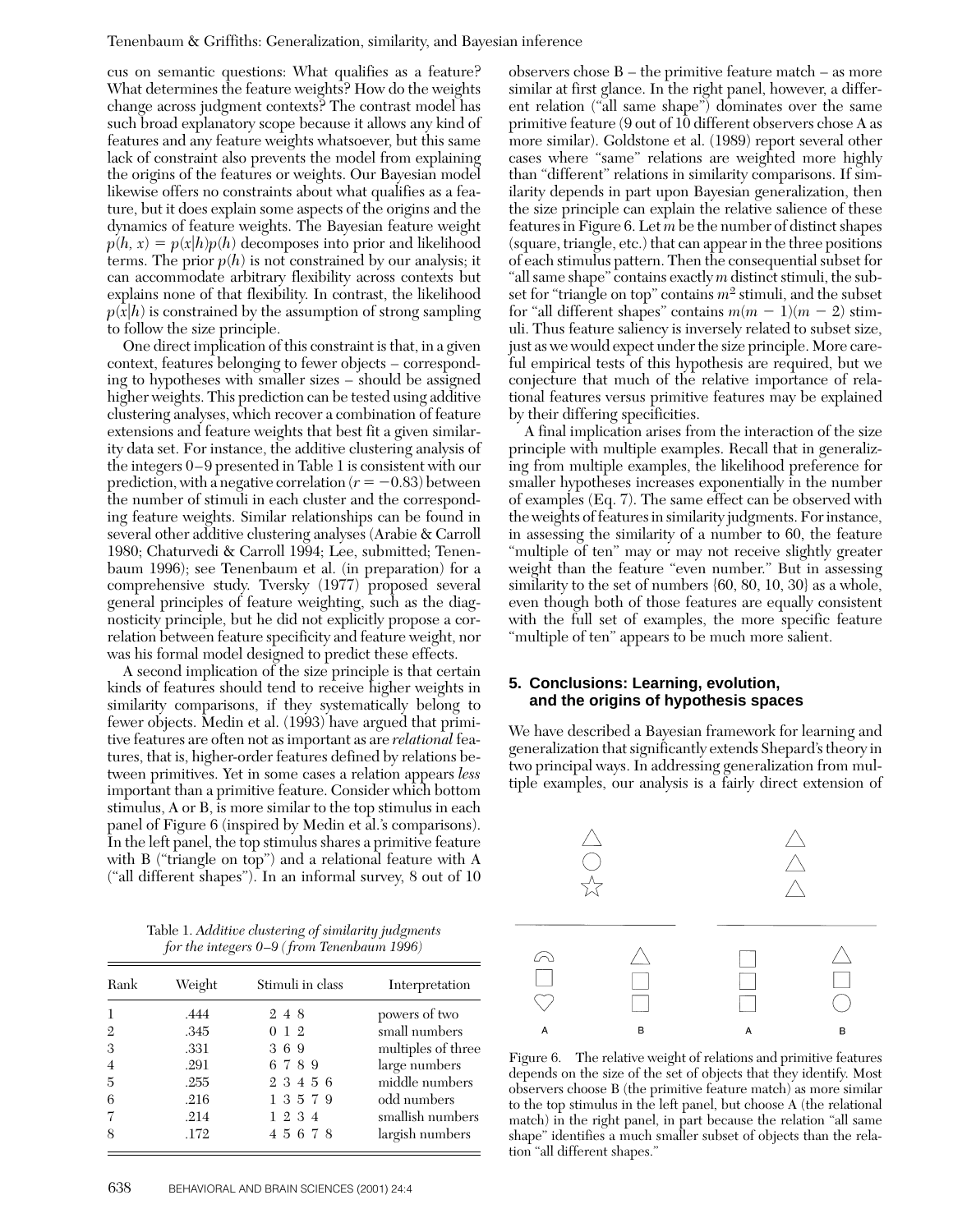Shepard's original ideas, making no substantive additional assumptions other than strong sampling. In contrast, our analysis of generalization with arbitrarily structured stimuli represents a more radical broadening of Shepard's approach, in giving up the notion that generalization is constrained by the metric properties of an evolutionarily internalized psychological space. On the positive side, this step allows us to draw together Tversky's set-theoretic models of similarity and Shepard's continuous metric space models of generalization under a single rational framework, and even to advance the explanatory power of Tversky's set-theoretic models using the same tools – chiefly, the size principle – that we used to advance Shepard's analysis of generalization. Yet it also opens the door to some large unanswered questions, which we close our article by pointing out.

In discussing similarity or generalization with arbitrarily structured stimuli, our Bayesian analysis explains only one piece of the puzzle of how features or hypotheses are weighted. Weights are always a product of both size-based likelihoods and priors, and while the size principle follows rationally from the assumption of strong sampling, the assignment of prior probabilities lies outside the scope of a basic Bayesian analysis. Thus, we can never say anything for certain about the relative weights of any two particular features or hypotheses merely based on their relative sizes; any size difference can always be overruled by a greater difference in prior probability.

The ability of prior probability differences to overrule an opposing size-based likelihood difference is hardly pathological; on the contrary, it is essential in every successful inductive generalization. Consider as a hypothesis in the number game that the computer accepts all multiples of ten, except 20 and 70. "Multiples of ten, except 20 and 70" is slightly more specific than "all multiples of ten," and thus should receive higher probability under the size principle given a set of examples that is consistent with both hypotheses, such as {60, 80, 10, 30}. But obviously, that does not happen in most people's minds. Our Bayesian framework can accommodate this phenomenon by stipulating that while the former hypothesis receives a somewhat higher likelihood, it receives a very much lower prior probability, and thus a significantly lower posterior probability when the prior and likelihood are combined.

It is by now almost a truism that without some reasonable a priori constraints on the hypotheses that learners should consider, there will always be innumerable bizarre hypotheses such as "all multiples of ten, except 20 and 70" that will stand in the way of reasonable inductive generalizations (Goodman 1955; 1972; Mitchell 1997). Trying to determine the nature and origin of these constraints is one of the major goals of much current research (e.g., Medin et al. 1993; Schyns et al. 1998). Shepard's original analysis of generalization was so compelling in part because it proposed answers to these questions: sufficient constraints on the form of generalization are provided merely by the representation of stimuli as points in a continuous metric psychological space (together with the assumption that hypotheses correspond to a suitable family of regions in that space), and our psychological spaces themselves are the products of an evolutionary process that has shaped them optimally to reflect the structure of our environment. In proposing a theory of generalization that allows for arbitrarily structured hypothesis spaces, we owe some account of where those hypothe-

sis spaces and priors might come from. Evolution alone is not sufficient to explain why hypotheses such as "multiples of ten" are considered natural while hypotheses such as "all multiples of ten, except 20 and 70" are not.

The major alternative to evolution as the source of hypothesis space structure is some kind of prior learning. Most directly, prior experience that all and only those objects belonging to some particular subset *h* tend to possess a number of important consequences may lead learners to increase  $p(h)$  for new consequences of the same sort. Unsupervised learning – observation of the properties of objects without any consequential input – may also be extremely useful in forming a hypothesis space for supervised (consequential) learning. Noting that a subset of objects tend to cluster together, to be more similar to each other than to other objects on some primitive features, may increase a learner's prior probability that this subset is likely to share some important but as-yet-unencountered consequence. The machine learning community is now intensely interested in improving the inductive generalizations that a supervised learning agent can draw from a few labeled examples, by building on unsupervised inferences that the agent can draw from a large body of unlabeled examples (e.g., Mitchell 1999; Poggio & Shelton 1999). We expect this to become a critical issue in the near future for cognitive science as well.

Our proposal that the building blocks of Shepard's "perceptual-cognitive universals" come into our heads via learning, and not just evolution, resonates with at least one other contribution to this issue (see Barlow's target article). However, we fundamentally agree with an earlier statement of Shepard's, that "learning is not an alternative to evolution but itself depends on evolution. There can be no learning in the absence of principles of learning; yet such principles, being themselves unlearned, must have been shaped by evolution" (Shepard 1995a, p. 59). Ultimately, we believe that it may be difficult or impossible to separate the contributions that learning and evolution each make to the internalization of world structure, given the crucial role that each process plays in making the other an ecologically viable means of adaptation. Rather, we think that it may be more worthwhile to look for productive synergies of the two processes, tools which evolution might have given us for efficiently learning those hypothesis spaces that will lead us to successful Bayesian generalizations. Such tools might include appropriately tuned stimulus metrics and topologies, as Shepard proposes, but also perhaps: unsupervised clustering algorithms that themselves exploit the size principle as defined over these metrics; a vocabulary of templates for the kinds of hypothesis spaces – continuous spaces, taxonomic trees, conjunctive feature structures – that seem to recur over and over as the basis for mental representations across many domains; and the ability to recursively compose hypothesis spaces in order to build up structures of ever-increasing complexity.

We believe that the search for universal principles of learning and generalization has only just begun with Shepard's work. The "universality, invariance, and elegance" of Shepard's exponential law (to quote from his article reprinted in this volume) are in themselves impressive, but perhaps ultimately of less significance than the spirit of rational analysis that he has pioneered as a general avenue for the discovery of perceptual-cognitive universals. Here we have shown how this line of analysis can be extended